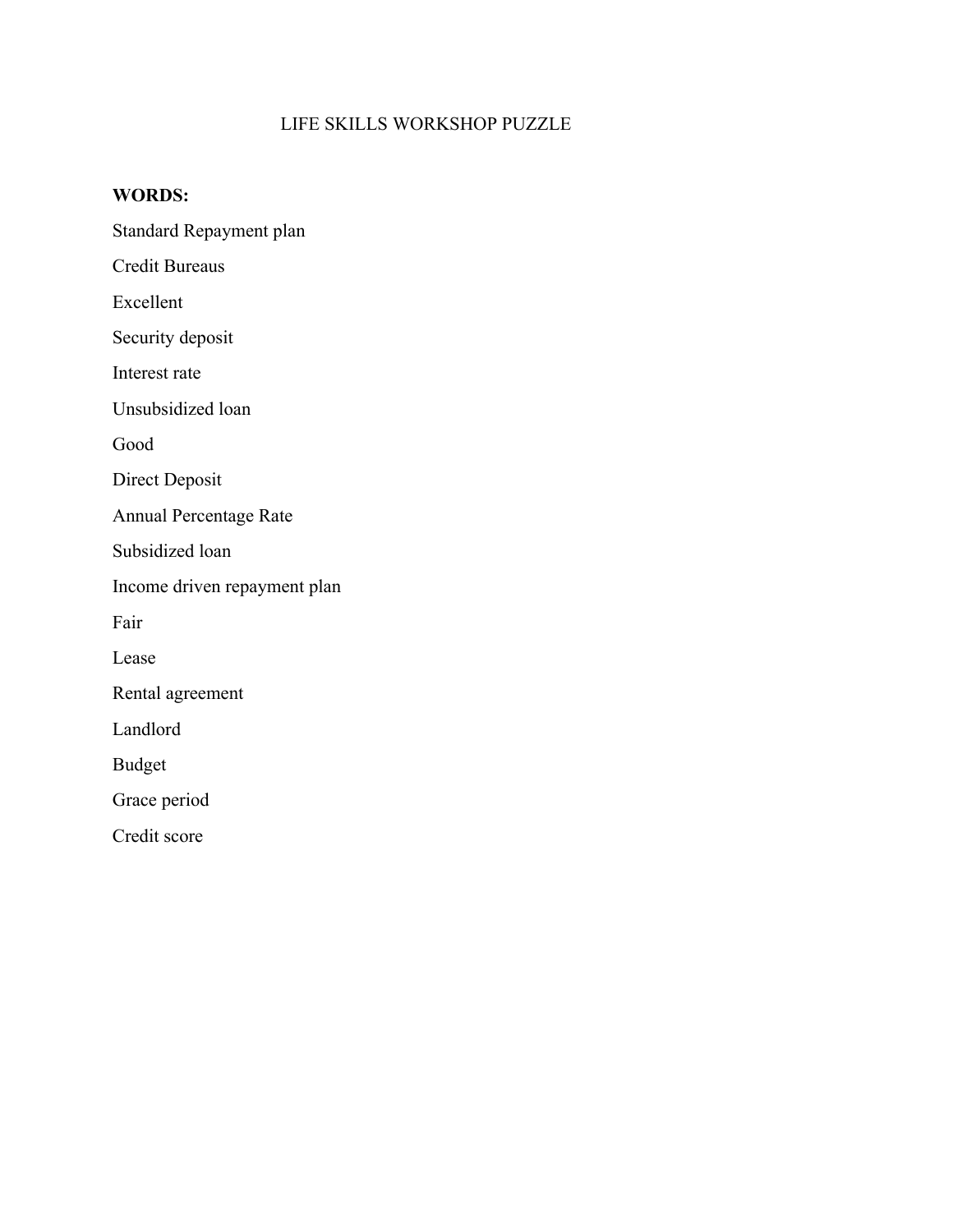**Life Skills Workshop**



## **Across**

- **4.** interest charged on the principal loan amount usually your balance
- **6.** The price you pay to borrow money each month; this happens when you carry a balance and the interest; also known as apr.

## **Down**

- **1.** electronic payments directly into your bank account
- **2.** credit score of 580-669
- **3.** you do not have to pay interest for a while; however, you pay a greater interest rate.